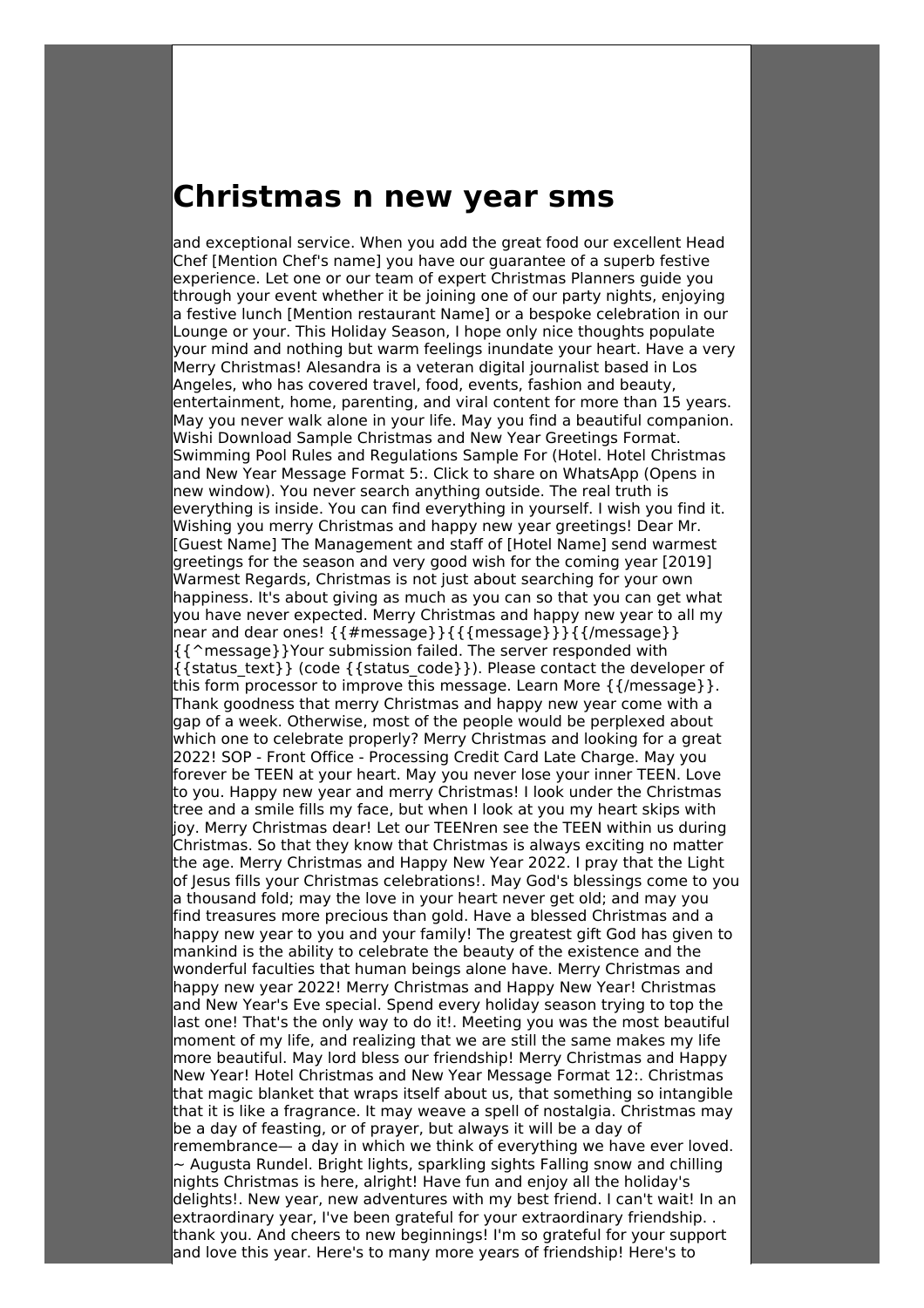another year of making memories with you, my cherished friend. Happy New Year! Friends are the family we choose for ourselves. Cheers to another year of sisterhood. You deserve all the best: May all your wishes come true in 2022! The future is your story to write make next year the best one yet. New Year's Day is the first page in a blank book: Write a phenomenal story! May all your wildest dreams manifest in 2022. You got this! New year, new start. May all your dreams come true in 2022! Cheers to a new year, new beginnings and the same friends! Our friendship is like wine, and it's a new year of us getting better with age. Thank you for being you and cheers to what is coming our way. Ring out the old, ring in the new, Ring, happy bells, across the snow: The year is going, let him go; Ring out the false, ring in the true.- Alfred, Lord Tennyson. 2021 Hearst Magazine Media, Inc. All Rights Reserved. May this festive season brings all the success for you. May you achieve what you aimed for in life. Merry Christmas and Happy New Year! "May Santa Claus bring everything you have wished for. Happy Holidays!". Christmas and New Year Greetings Sample for Hotel Guests Sample formats of personalised X'mas and New year greetings for. I may not be a good poet, to write a poem for you, I may not be a good artist to create a painting for you, but I am simple guy / girl who just wants to see you happy and wish you Merry Christmas & Happy New Year!. LETTER: Fields: "It has been an honor serving as your mayor" (1). Take advantage of one of our affordable All-Access subscriptions. Our All-Access packages include our Echoes-Sentinel print publication and complete Online access to newjerseyhills.com, including our e-Editions. We have something for everyone! I came to the Tyler Morning Telegraph in September 2019. I report on crime, courts, breaking news and various events in Tyler and East Texas. Far Hills project seen as 'out of character' with community. Corbin showed off his favorite word Tuesday when he got into a playful argument with Tyler Mayor Don Warren as he made the official 2022 Miracle TEEN announcement at the Goodman-LeGrand House and Museum on Broadway Avenue. "Corbin, are you going to be ready to light the Christmas tree Thursday night? Don't you say no. Are you ready to see the Christmas parade?" Warren asked. With lots of laughter and a big grin, the boy gave a big "no!" Warren added, "I can't wait to see you light the tree, and I'll see you Thursday." To which, Corbin gave another "no." Craig and Dania Robinson said their son Corbin is a true blessing and that they couldn't believe he was chosen. "Never in our wildest dreams would we have thought Corbin would have been chosen. Because to us, Corbin is no different than any other TEEN," Craig Robinson said. "Yes, he has Down syndrome, but it has never stopped him from doing what he wants and when he wants to do it." A Miracle TEEN, like Corbin, has lit the city's Christmas tree since 1987, and the lighting serves as a kickoff to the local Christmas season, Warren said. "That's a long time, and being born and raised in Tyler, I've attended the Christmas parade since I was a little TEEN and I've watched the tree being lit year after year," Warren said. "It's almost an emotional thing— you see these TEENren light the tree. It's a big deal. It really is a kickoff to the season." Born 37 weeks into his mother's pregnancy and weighing over 7 pounds, Corbin was unexpectedly diagnosed with Down syndrome. His parents said they loved him immediately as the miracle he is. N.J. Highlands Coalition to host annual pub crawl/scavenger hunt benefit (1). Take advantage of one of our affordable All-Access subscriptions. Our All-Access packages include our Observer-Tribune print publication and complete Online access to newjerseyhills.com, including our e-Editions. We have something for everyone! Take advantage of one of our affordable All-Access subscriptions. Our All-Access packages include our Florham Park Eagle print publication and complete Online access to newjerseyhills.com, including our e-Editions. We have something for everyone! Members of the Madison Electric Department install a roughly 40-foot-tall Norway spruce, the borough's Christmas tree for the 2021 holiday season, on Tuesday, Nov. 16, on Waverly Place. From left, Dania Robinson, 2022 TEENren's Miracle Network Hospitals Miracle TEEN Corbin Robinson and Craig Robinson sit together as a family at the Goodman-LeGrand House and Museum during the announcement of Corbin being named this year's CMN Miracle TEEN. He will light the city of Tyler's Christmas tree Thursday night at the end of the Rotary Clubs of Tyler Christmas parade. Take advantage of one of our affordable All-Access subscriptions. Our All-Access packages include The Progress print publication and complete Online access to